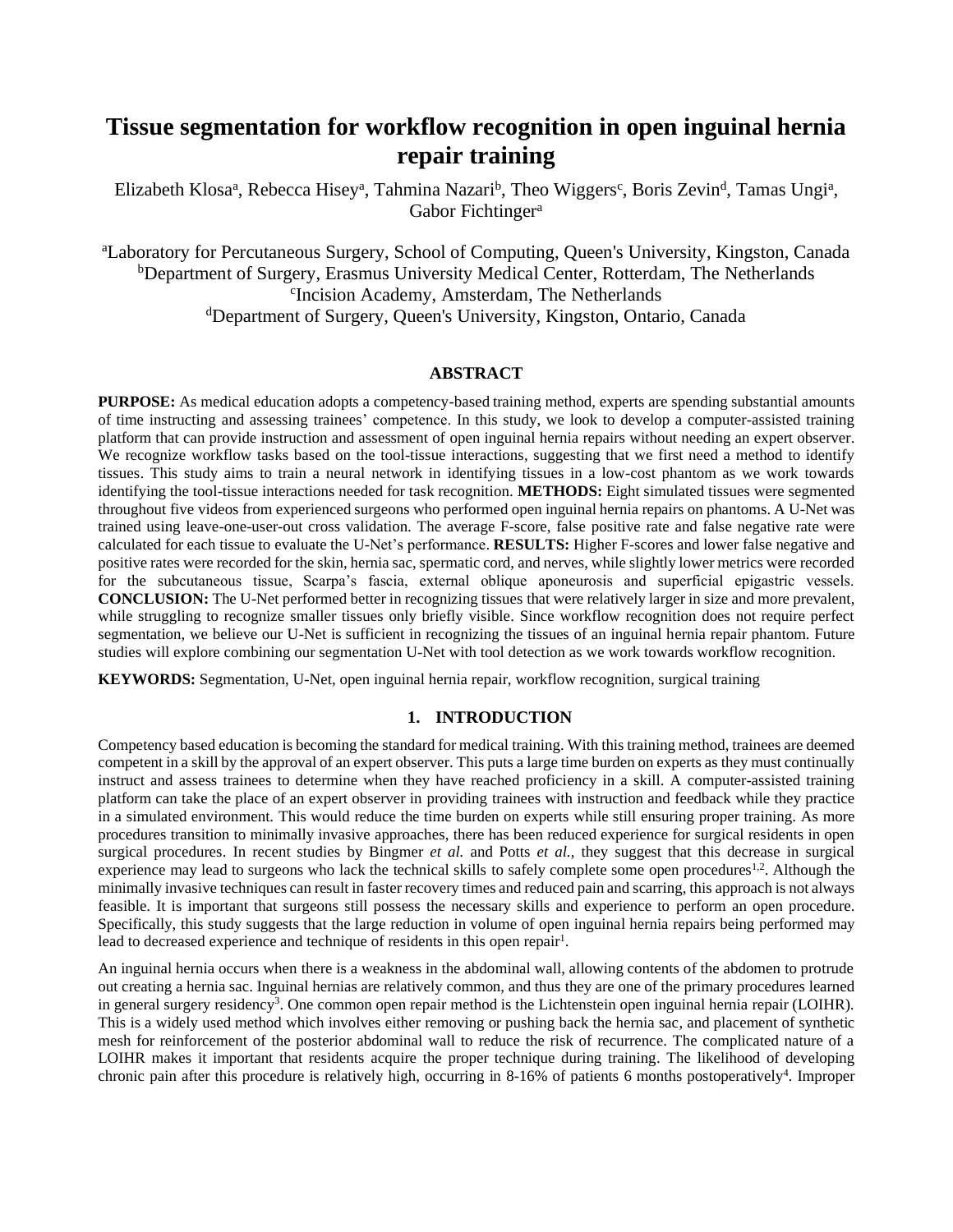technique can increase this chance of chronic pain, as well as the risk of recurrence and post-operative complications<sup>5</sup>. In order to limit these risks, it is important to ensure competency of graduating surgery residents in this procedure.

In a survey done by T. Nazari *et al*., residents estimated the number of surgical procedures needed for proficiency in open inguinal hernia repairs to be around 30-40 procedures<sup>6</sup>. With each hernia repair taking between 30-45 minutes, this is already 15-30 hours spent by an expert observer in training and assessing only one individual resident. A computer-assisted training platform to guide residents through a LOIHR would reduce this time requirement of experts, while still ensuring that residents receive sufficient training.

A computer assisted training platform for LOIHR would replace an expert observer in providing instruction and formative feedback to residents. To determine whether a resident is properly performing each procedural step, the system first needs a method to recognize which step is occurring. This can be done through workflow recognition. If the tasks can be recognized, we can automate the provision of workflow instructions and formative feedback to residents learning this procedure. Although multiple methods exist to recognize workflow tasks, in this study we decided to use video-based recognition. A video-based approach is advantageous as it allows the simulated procedure to feel realistic to trainees. It does not require costly sensors affixed to the tools, such as in electromagnetic tracking, that may hinder tool function and decrease the realism of the simulated setting. Previous studies use video-based recognition of tools as a method of task recognition. In one of these studies, tasks in central venous catheterization were recognized based on tools entering and leaving the field of view. This method works since each tool is only used for one task in the procedure and each task only uses that one tool. Thus, in central venous catheterization, the tool used defines the task<sup>7</sup>. However, workflow recognition of a LOIHR is more complicated. For one, the tools are not always entering and leaving the field of view. Even when not being used, the tools are often visible. As well, the same tools are used in multiple steps of the procedure and hence the procedure instead relies on the interactions of the tools with the tissues. For inguinal hernia repairs we must modify this approach to task recognition by incorporating knowledge of the tool-tissue interactions. This suggests that we first need methods to separately identify the tools and the tissues.

Identifying the tissues of an inguinal hernia phantom is necessary before we can identify which tissue a tool is interacting with. As such, this is the first step towards recognizing workflow and creating a LOIHR computer-assisted training platform. In this study, we segment the tissues of the inguinal hernia phantom for use in training a U-Net in tissue identification. If we can sufficiently identify the tissues, we are part way towards task recognition of LOIHR.

# **2. METHODS**

#### **2.1 Inguinal Hernia Repair Phantom**

In developing the synthetic inguinal hernia repair phantom to be used for training of surgical residents, Nazari *et al.* sought to provide low-cost and easily reproducible phantoms to allow for widespread usage and training of LOIHR. This was important as each phantom could only be used once. The cost of materials for a phantom was less than five USD and a phantom could be produced in under 30 minutes<sup>3</sup>. The phantom represented the male groin region and included the skin, subcutaneous tissue, superficial epigastric vessels, Scarpa's fascia, external oblique aponeurosis, spermatic cord, hernia sac, and nerves, some of which can be seen in Figure 1. Table 1 shows the average pixel percentage of each tissue in a frame, demonstrating the size imbalance between the tissues.



 **Figure 1:** Inguinal hernia repair phantom used in performing a LOIHR procedure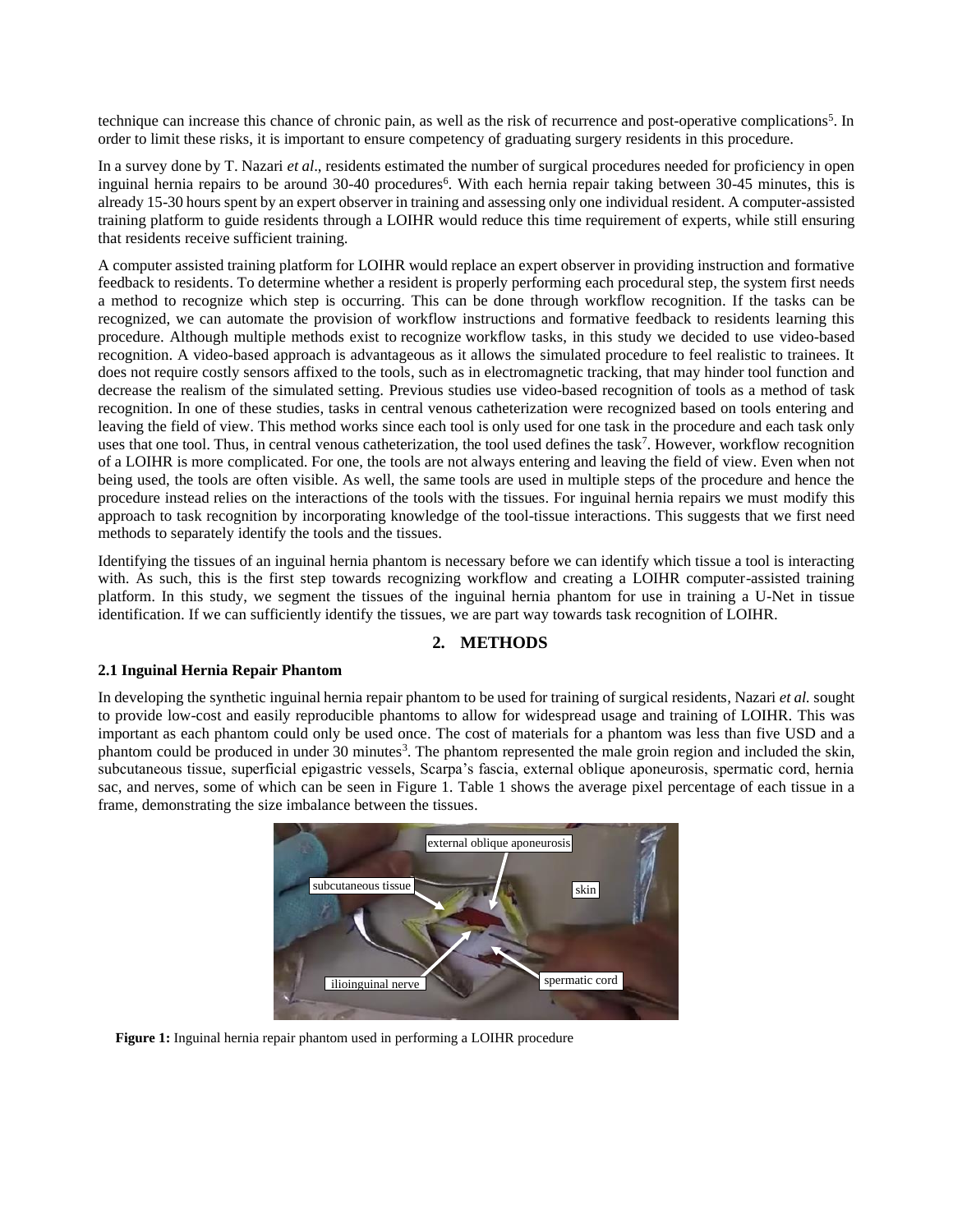**Table 1:** Average pixel percentage of each tissue per frame

| <b>Tissue</b>                  | Average pixel percentage |
|--------------------------------|--------------------------|
| Skin                           | 32%                      |
| External oblique aponeurosis   | 2.5%                     |
| Subcutaneous tissue            | 1.37%                    |
| Scarpa's fascia                | 1.5%                     |
| Spermatic cord                 | 1.2%                     |
| Hernia sac                     | 0.44%                    |
| Superficial epigastric vessels | 0.21%                    |
| Nerve                          | 0.20%                    |

#### **2.2 Data Acquisition**

Five experienced surgeons performed a LOIHR on a synthetic inguinal hernia repair phantom previously developed and validated by Nazari *et al*<sup>3</sup>. Each surgeon wore a head-mounted GoPro Hero 5 Black (GoPro Inc. San Mateo, California) with 720p resolution. The videos were recorded at 20 frames per second and were between 20 to 40 minutes long. Only the phantom and the surgeon's hands were visible in the videos to preserve anonymity of the surgeons.

#### **2.3 Segmentation**

Visible tissues in the videos were manually segmented using 3D Slicer. 3D Slicer [\(www.slicer.org\)](http://www.slicer.org/) is a free, open-source platform used for medical imaging analysis and visualization. The videos were first partitioned into individual frames to segment using the 3D Slicer Module Deep Learn Live [\(https://github.com/SlicerIGT/aigt/tree/master/DeepLearnLive\)](https://github.com/SlicerIGT/aigt/tree/master/DeepLearnLive). To segment the tissues, we used the *SlicerAIGT* extension of 3D Slicer [\(https://github.com/SlicerIGT/aigt\)](https://github.com/SlicerIGT/aigt). An example segmentation can be seen in Figure 2. The segmented tissues were assigned a class label from one of the tissue types, or nothing.For this study, the ilioinguinal nerve and iliohypogastric nerve were segmented as one. The two nerves were made out of the same material and thus were identical to the network. The nerves can later be distinguished based on which step of the procedure is occurring. Both the original colour image along with the corresponding ground truth segmentation were exported as individual images to be used in training the U-Net.



**Figure 2:** (a) Original image of the inguinal hernia repair phantom with the skin, subcutaneous tissue, Scarpa's fascia and superficial epigastric vessels visible (b) Segmentations of these tissues (c) Segmentation of the tissues overlaid on original image

#### **2.4 Segmentation U-Net**

For this study we trained a convolutional neural network with a U-Net architecture. U-Nets have symmetric contracting and expanding paths and skip connections that allow for precise localization<sup>9</sup>. The particular U-Net architecture that we used contained four contracting steps and four expansion steps. The U-Net was evaluated using leave-one-user-out cross validation. Five folds were used since we used five participant videos. For each of the folds, one video was reserved for testing, another was reserved for validation, and the 3 remaining videos were used for training. We evaluated the U-Net's performance using the F-score, which is the harmonic mean of precision and recall. Recall measures how well a model predicts true positives (TP) as positives whereas precision measures how many of the predicted positives were actually positive. We computed the mean F-score of each tissue to assess the U-Net's performance on the individual tissue types.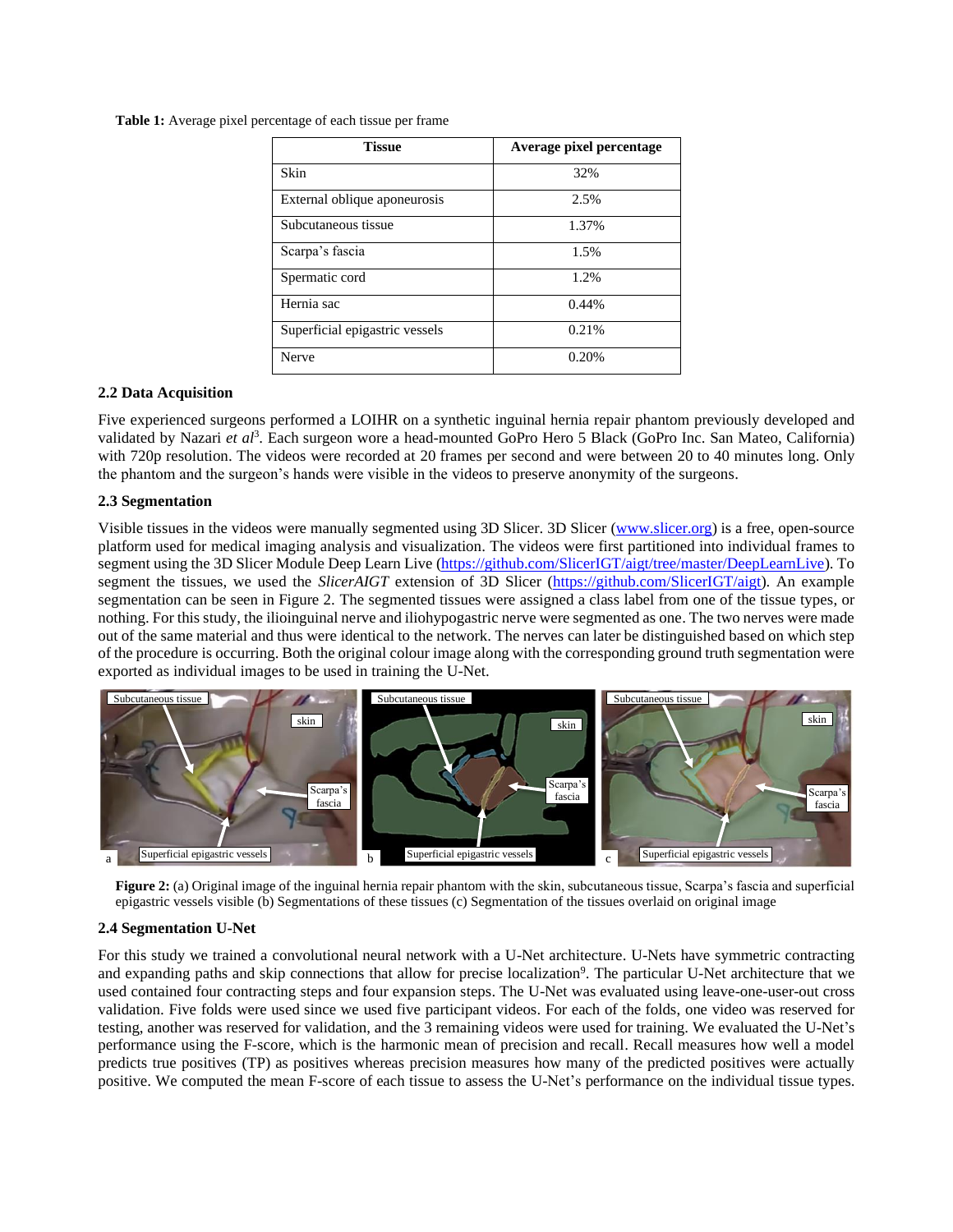To determine the rates of incorrect tissue predictions, we computed the false positive rate (FPR) and false negative rate (FNR) with the formulas in Equation 1 and 2.

$$
FPR = \frac{FP}{FP + TP}
$$
 (1)

$$
FNR = \frac{FN}{FN + TP}
$$
 (2)

For the FPR, we chose to get the number of false positives (FP) predictions compared to the number of true and false positive predictions. Normally, the FPR would compare the ratio of false positives to the false positives and true negatives. However, due to the unbalanced classes, this would not be an effective measure of the false predictions due to the abundance of true negatives.

#### **3. RESULTS AND DISCUSSION**

The values in Table 2 show the U-Net's performance in recognizing each individual tissue type. Two example ground truth segmentations and corresponding U-Net predictions can be seen in Figure 4 and Figure 5.

 **Table 2:** F-score, FPR and FNR values for each tissue type

| <b>Class</b>                   | <b>F-score</b> | <b>FPR</b> | <b>FNR</b> |
|--------------------------------|----------------|------------|------------|
| Nothing                        | 0.97           | 0.02       | 0.01       |
| Skin                           | 0.69           | 0.16       | 0.46       |
| Subcutaneous tissue            | 0.39           | 0.07       | 0.59       |
| Superficial epigastric vessels | 0.35           | 0.004      | 0.64       |
| Scarpa's fascia                | 0.37           | 0.17       | 0.64       |
| External oblique aponeurosis   | 0.43           | 0.21       | 0.49       |
| Spermatic cord                 | 0.61           | 0.32       | 0.32       |
| Hernia sac                     | 0.82           | 0.00       | 0.18       |
| Nerve                          | 0.80           | 0.02       | 0.01       |

Figure 3 shows the normalized confusion matrix for the tissues, representing the true and false positive and negative predictions. From this figure, we can see that most of the errors come from the FN predictions. The first column of Figure 3 highlights that the most common false prediction for each tissue was nothing as opposed to another tissue. When we look at the tool-tissue interactions, we would prefer that the U-Net not predict a tissue rather than misclassify it as another tissue. If the wrong tissue is recognized, the training system could falsely detect that the resident is on a different step. This would cause issues when trying to track surgical workflow.

The U-Net performed well in recognizing where no tissues were visible with an F-score of 0.97 and 99% true positive predictions. The U-Net also performed acceptably on the skin and spermatic cord with F-score values of 0.69 and 0.61, respectively. Varying factors may have led to the U-Net recognizing these tissues better than others. For example, the skin was visible in majority of the frames and composed large portions of the frame, providing many examples to train the U-Net. This, along with the distinct colour of the skin compared to other tissues, likely accounted for the high F-score value. As seen in Figure 3, 82% of the U-Net's predictions for the skin were correct, confirming the U-Net's sufficient performance on the skin. Similarly, 80% of the U-Net's predictions for the spermatic cord were correct. Since the spermatic cord was visible for large spans of the videos, success in distinguishing it from the other tissues was likely due to the large training sample that this provided. As well, this tissue was distinguishable in shape and in contrast to the red background inside the inguinal hernia repair phantom.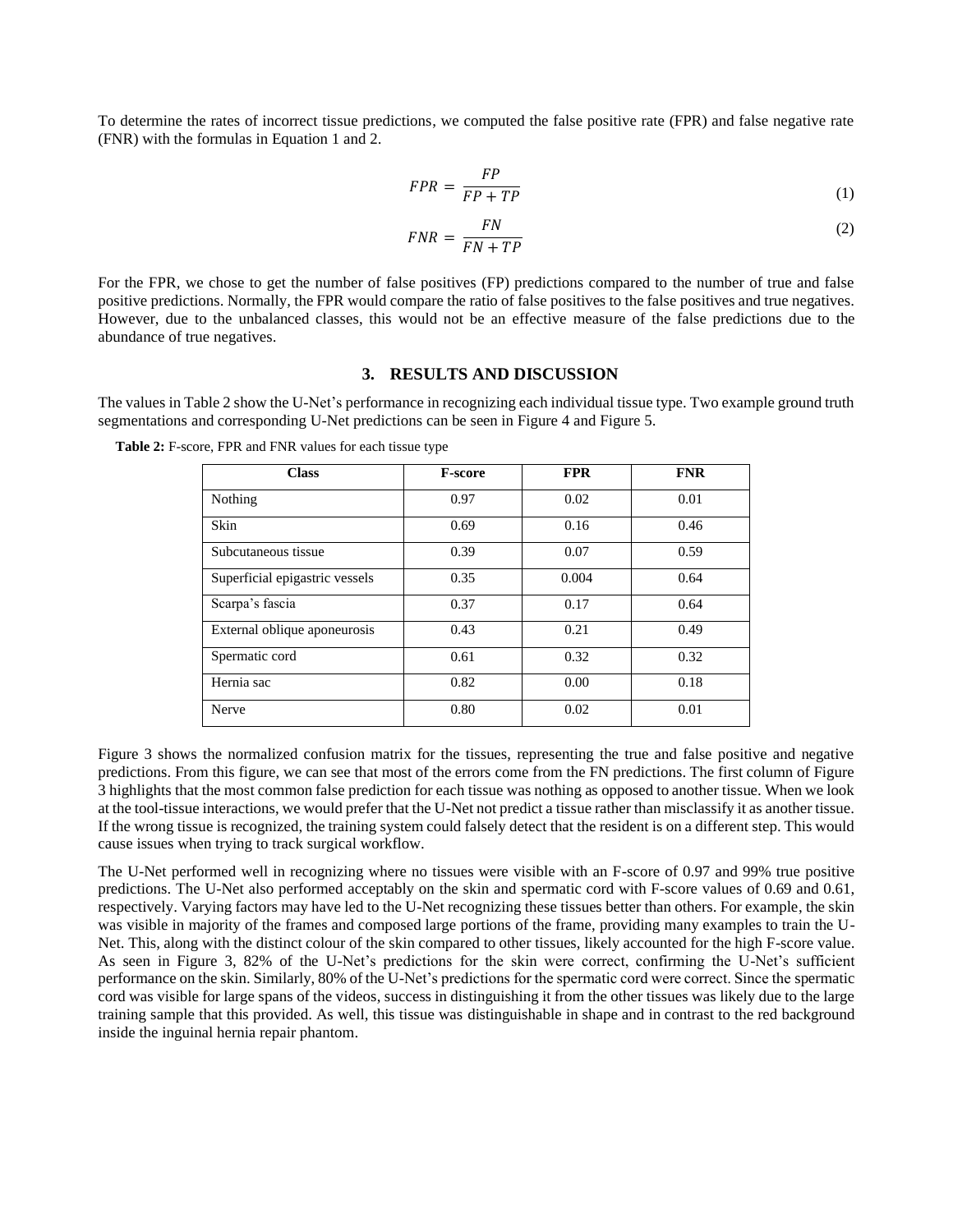

**Predicted label** 

 **Figure 3:** Normalized confusion matrix for the 9 classes comparing the true and predicted labels



**Figure 4:** (a) Original image of open inguinal hernia repair phantom with the skin and external oblique aponeurosis visible (b) Ground truth segmentations of these tissues (c) Good U-Net prediction of both the skin and external oblique aponeurosis

The U-Net had F-score values for the Scarpa's fascia and external oblique aponeurosis of 0.37 and 0.43, respectively. Figure 4 shows an example where the U-Net correctly classified both the skin and external oblique aponeurosis. However, the Scarpa's fascia and external oblique aponeurosis were sometimes mistaken for each other in the U-Net's predictions. In these cases, the U-Net correctly identified the tissue region but classified it as the wrong tissue, explaining the lower Fscores of these tissues. This was presumably because both tissues were made of white material and located in the same place on the phantom. Since the Scarpa's fascia must be exposed and divided before the external oblique aponeurosis can be seen, we can mitigate this misclassification by incorporating knowledge of the procedural steps. Thus, these errors can be reduced once the segmentation U-Net is incorporated into recognizing workflow. Similarly, we will use this procedural knowledge to distinguish between the ilioinguinal and iliohypogastric nerve. In this study, both nerves were segmented together. However, knowledge of the workflow will help to determine which nerve is visible based on which step is currently being completed and which steps have already been completed.

The hernia sac and nerve had high F-score values of 0.82 and 0.80, respectively. However, in Figure 3 we can see that the U-Net only correctly predicted the nerve 6.6% of the time, while incorrectly predicting it to be nothing 92% of the time.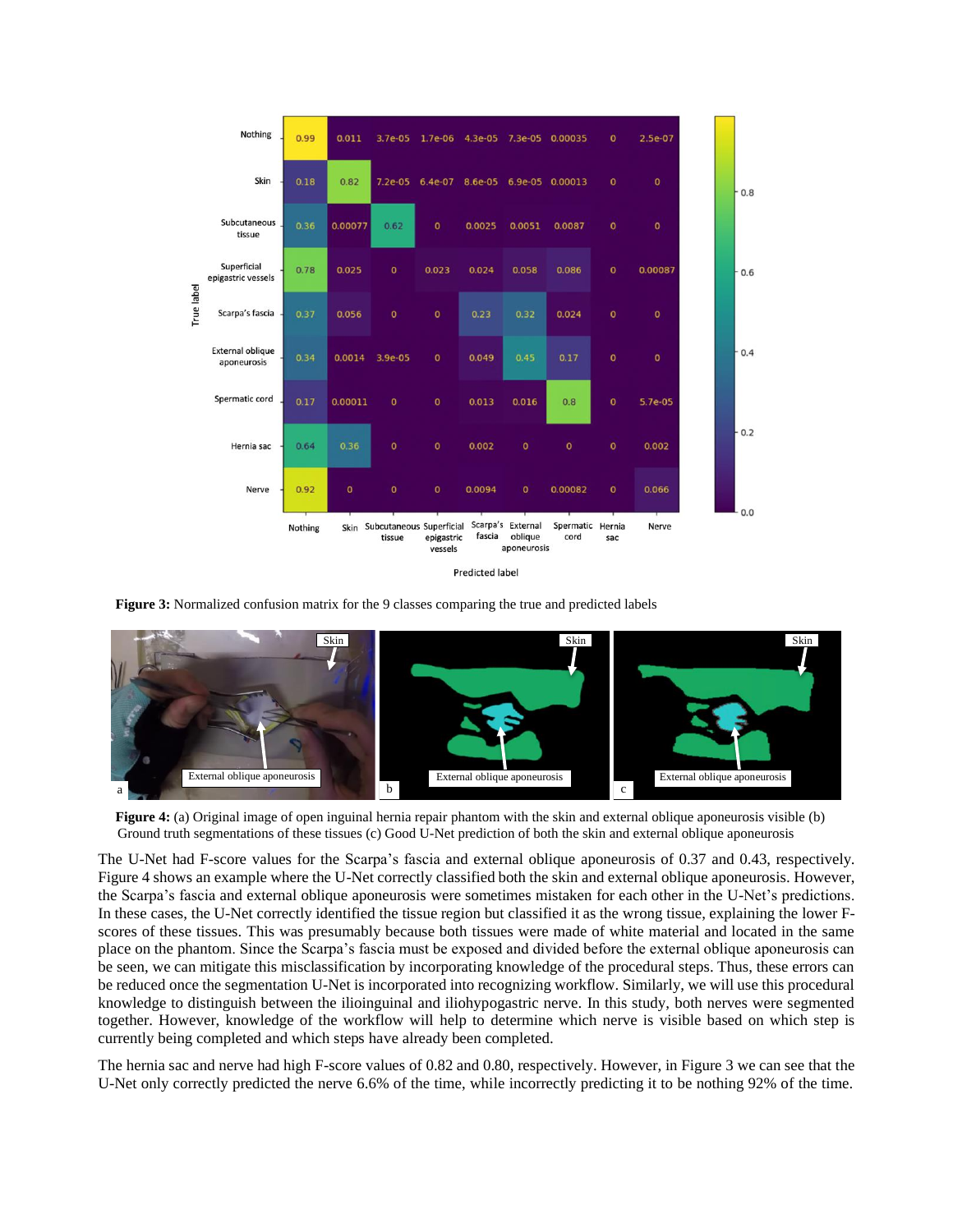This indicates that the nerve was rarely recognized by the U-Net. Similarly, the hernia sac was never actually correctly predicted and was most commonly labelled as nothing or skin. As seen in Table 1, on average the hernia sac composed 0.44% of the frame and the nerve composed 0.20% of the frame. These tissues were so small relative to the image and only briefly present, giving the U-Net little training data to recognize them. Because the classes were so unbalanced, the F-score values were high just due to the abundance of true negatives (TN), where the U-Net correctly predicted that those tissues were not present. We believe that once we have obtained more labelled data to include in training, this will provide the U-Net with sufficient data to aid in recognition of these tissues.



**Figure 5:** (a) Original image of open inguinal hernia repair phantom with the skin, spermatic cord, and mesh visible. (b) Ground truth segmentations of these tissues. (c) Poor U-Net prediction where the background was predicted as the skin

The use of head-mounted cameras to record the procedures was a factor in the misclassifications of this study. This meant that the camera was constantly moving and thus the background was often in the field of view. In several instances, parts of the background were mislabeled as tissues. This can be seen in Figure 5 where some of the background was predicted to be skin, which would account for the skins FPR of 0.16. These false predictions increase the FPR and lower F-score values of the tissue. We have begun using stationary cameras which should help to minimize these errors by ensuring the phantom is always centered in the frame. Although this error lowers the U-Net's metrics, it should not greatly affect the performance of the U-Net in recognizing tool-tissue interactions. We will be looking to identify the tissue near the tip of each tool, thus false positives outside of this region should not be a factor.

Although our U-Net misclassified some tissues, these misclassifications were acceptable for our purposes. Our end goal was not to recognize the tissues in each individual frame, but rather to recognize tasks in the workflow. As the videos used were recorded at 20 frames per second and each task occurred for longer than a second, an interaction between a tool and a tissue lasts for multiple frames. In identifying these interactions, we can take several frames and pixels into account and eliminate outlier misclassifications. This allows for discrepancies in the predictions where single or short sequences of misclassifications can simply be removed as long as the majority of the frames within a task were correctly classified.

Additionally, a completely accurate segmentation of tissues was not required for the development of a computer-assisted training platform. When combined with tool detection, it will be important that a given tissue can be recognized near the tip of a tool, and thus only small sections of each frame will need to be sufficiently recognized. An inexact boundary segmentation will not hinder the ability to recognize tool-tissue interactions. As well, the layout of the phantom used makes it advantageous for reducing misclassifications and identifying workflow tasks. As the steps of the procedure are completed, different layers of the phantom become visible. Thus, the tasks not only rely on the tool-tissue interactions but on the visible tissues as well. This makes the different steps easier to differentiate and can reduce false tissue predictions by limiting which tissues can be present in each step. Comparatively, an open procedure in which the view never changed would heavily rely only on those tool-tissue interactions and may have all tissues visible at all times. As such, we will incorporate knowledge of the procedural order of tasks to narrow down tissue types that may possibly be present, thus mitigating misclassifications.

The tissue segmentation process posed limitations as it was subject to slight ambiguities in the segmentations due to shadows, lighting and low resolution that often made it difficult to distinguish between tissue types. The inguinal hernia phantom also used the same materials for multiple tissues. For example, both the Scarpa's fascia and external oblique aponeurosis were made out of white felt, and both the ilioinguinal nerve and iliohypogastric nerve were made out of yellow yarn. In future studies we have begun revaluating the materials of the phantom to hopefully reduce misclassifications. Any changes to the materials, such as changing the felt colour or texture of one of the tissues, should have no effect on the face validity or realism of the simulated setting. The colour of the materials has no significance in regard to the tissues they represent and would not affect the way the repair is performed by the surgeon. However, it would likely help in making